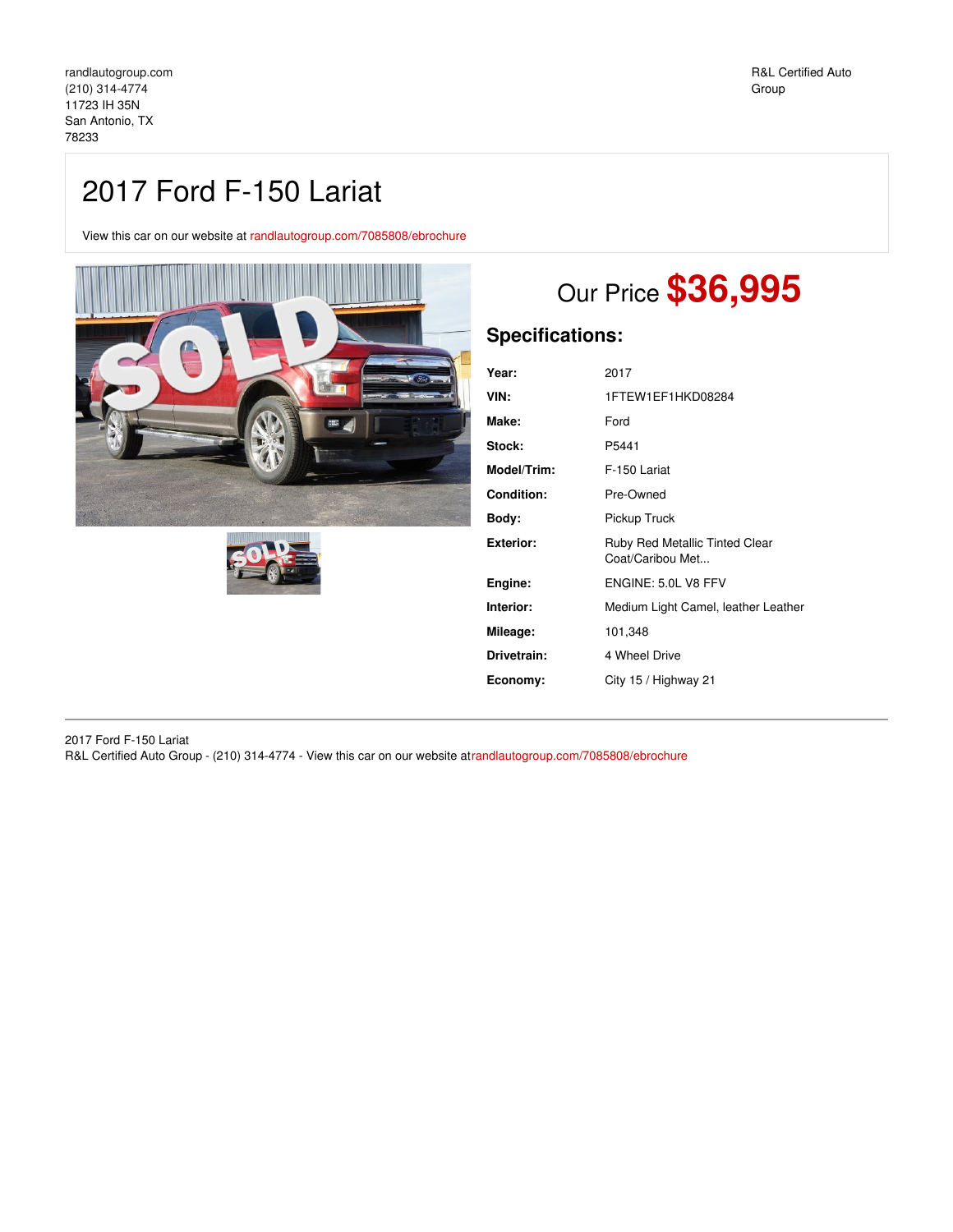

#### 2017 Ford F-150 Lariat

R&L Certified Auto Group - (210) 314-4774 - View this car on our website a[trandlautogroup.com/7085808/ebrochure](https://randlautogroup.com/vehicle/7085808/2017-ford-f-150-lariat-san-antonio-tx-78233/7085808/ebrochure)

## **Installed Options**

## **Interior**

- Leather-Trimmed 40/20/40 Front Seat -inc: 4-way adjustable driver/passenger headrests, heated/cooled 10-way power driver and passenger w/power lumbar and memory driver's seat
- Driver Seat- Passenger Seat
- 60-40 Folding Split-Bench Front Facing Fold-Up Cushion Rear Seat
- Manual Tilt/Telescoping Steering Column
- Gauges -inc: Speedometer, Odometer, Voltmeter, Oil Pressure, Engine Coolant Temp, Tachometer, Inclinometer, Transmission Fluid Temp, Trip Odometer and Trip Computer
- Power Rear Windows- Mobile Hotspot Internet Access
- Leather/Metal-Look Steering Wheel- Front Cupholder- Rear Cupholder- Keypad
- Remote Keyless Entry w/Integrated Key Transmitter, Illuminated Entry and Panic Button
- Proximity Key For Doors And Push Button Start
- Cruise Control w/Steering Wheel Controls- HVAC -inc: Underseat Ducts
- Voice Activated Dual Zone Front Automatic Air Conditioning Glove Box
- Full Cloth Headliner- Urethane Gear Shifter Material
- Interior Trim -inc: Simulated Wood/Metal-Look Instrument Panel Insert, Cabback Insulator, Simulated Wood/Metal-Look Door Panel Insert and Chrome Interior Accents
- Day-Night Auto-Dimming Rearview Mirror
- Driver And Passenger Visor Vanity Mirrors w/Driver And Passenger Illumination
- 3 12V DC Power Outlets
- Mini Overhead Console w/Storage and 3 12V DC Power Outlets
- Fade-To-Off Interior Lighting- Front And Rear Map Lights
- Full Carpet Floor Covering -inc: Carpet Front And Rear Floor Mats
- Pickup Cargo Box Lights- Door Mirrors and Pedals- FOB Controls -inc: Cargo Access
- SYNC 3 -inc: enhanced voice recognition communications and entertainment system, 8" LCD capacitive touchscreen in center stack w/swipe capability, pinch-to-zoom capability included w/available voice-activated touchscreen navigation system, SYNC AppLink, 911 Assist, Apple CarPlay and Android Auto and 2 smart charging USB ports, Note: SYNC AppLink lets you control some of your favorite compatible mobile apps w/your voice, It is compatible w/select smartphone platforms, Commands may vary by phone and AppLink software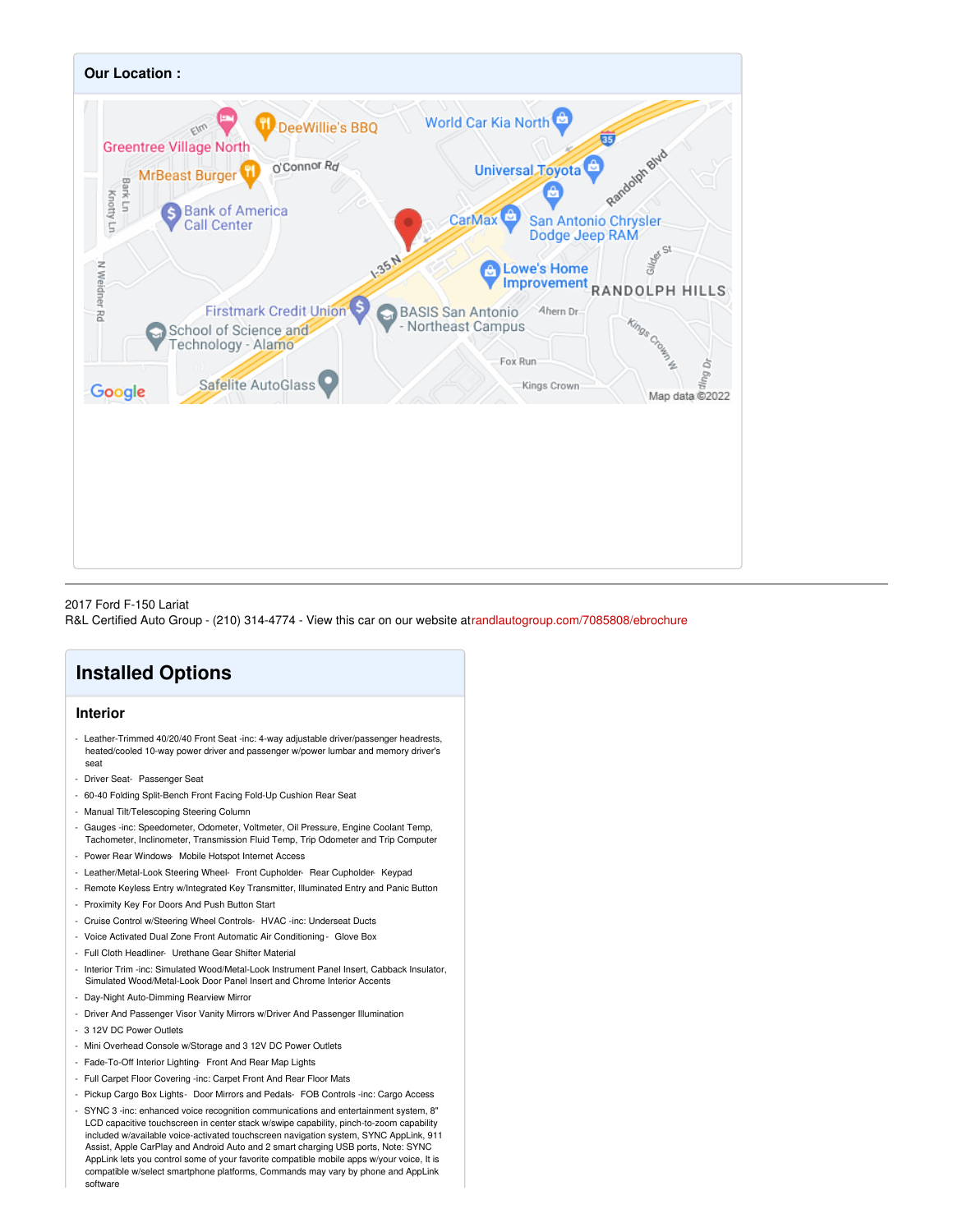- Instrument Panel Bin, Dashboard Storage, Driver / Passenger And Rear Door Bins, 1st Row Underseat Storage and 2nd Row Underseat Storage
- Power 1st Row Windows w/Driver And Passenger 1-Touch Up/Down
- Delayed Accessory Power- Power Door Locks w/Autolock Feature
- Power Adjustable Pedals- Outside Temp Gauge- Analog Appearance- Systems Monitor
- Redundant Digital Speedometer- Trip Computer- 2 Seatback Storage Pockets
- Manual Adjustable Rear Head Restraints
- Front Center Armrest w/Storage and Rear Center Armrest
- Securilock Anti-Theft Ignition (pats) Engine Immobilizer- Perimeter Alarm- Air Filtration

#### **Exterior**

- Steel Spare Wheel- Full-Size Spare Tire Stored Underbody w/Crankdown
- Clearcoat Paint Chrome Rear Step Bumper
- Chrome Front Bumper w/Body-Colored Rub Strip/Fascia Accent and 2 Tow Hooks
- Black Side Windows Trim- Body-Colored Wheel Well Trim- Body-Colored Door Handles - Body-Colored Power Heated Side Mirrors w/Driver Auto Dimming, Convex Spotter, Power
- Folding and Turn Signal Indicator
- Power Rear Window w/Defroster- Variable Intermittent Wipers- Deep Tinted Glass
- Aluminum Panels- Chrome Grille- Tailgate Rear Cargo Access
- Tailgate/Rear Door Lock Included w/Power Door Locks
- Auto On/Off Aero-Composite Halogen Daytime Running Lights Preference Setting Headlamps w/Delay-Off
- Cargo Lamp w/High Mount Stop Light- Front Fog Lamps- Perimeter/Approach Lights
- Regular Box Style- Tires: P275/65R18 OWL A/S
- Wheels: 18" Machined-Aluminum -inc: silver painted pockets

## **Safety**

- Leather-Trimmed 40/20/40 Front Seat -inc: 4-way adjustable driver/passenger headrests, heated/cooled 10-way power driver and passenger w/power lumbar and memory driver's seat
- Driver Seat- Passenger Seat
- 60-40 Folding Split-Bench Front Facing Fold-Up Cushion Rear Seat
- Manual Tilt/Telescoping Steering Column
- Gauges -inc: Speedometer, Odometer, Voltmeter, Oil Pressure, Engine Coolant Temp, Tachometer, Inclinometer, Transmission Fluid Temp, Trip Odometer and Trip Computer
- Power Rear Windows- Mobile Hotspot Internet Access
- Leather/Metal-Look Steering Wheel- Front Cupholder- Rear Cupholder- Keypad
- Remote Keyless Entry w/Integrated Key Transmitter, Illuminated Entry and Panic Button
- Proximity Key For Doors And Push Button Start
- Cruise Control w/Steering Wheel Controls- HVAC -inc: Underseat Ducts
- Voice Activated Dual Zone Front Automatic Air Conditioning Glove Box
- Full Cloth Headliner- Urethane Gear Shifter Material
- Interior Trim -inc: Simulated Wood/Metal-Look Instrument Panel Insert, Cabback Insulator, Simulated Wood/Metal-Look Door Panel Insert and Chrome Interior Accents
- Day-Night Auto-Dimming Rearview Mirror
- Driver And Passenger Visor Vanity Mirrors w/Driver And Passenger Illumination
- 3 12V DC Power Outlets
- Mini Overhead Console w/Storage and 3 12V DC Power Outlets
- Fade-To-Off Interior Lighting- Front And Rear Map Lights
- Full Carpet Floor Covering -inc: Carpet Front And Rear Floor Mats
- Pickup Cargo Box Lights- Door Mirrors and Pedals- FOB Controls -inc: Cargo Acce
- SYNC 3 -inc: enhanced voice recognition communications and entertainment system, 8" LCD capacitive touchscreen in center stack w/swipe capability, pinch-to-zoom capability included w/available voice-activated touchscreen navigation system, SYNC AppLink, 911 Assist, Apple CarPlay and Android Auto and 2 smart charging USB ports, Note: SYNC AppLink lets you control some of your favorite compatible mobile apps w/your voice, It is compatible w/select smartphone platforms, Commands may vary by phone and AppLink software
- Instrument Panel Bin, Dashboard Storage, Driver / Passenger And Rear Door Bins, 1st Row Underseat Storage and 2nd Row Underseat Storage
- Power 1st Row Windows w/Driver And Passenger 1-Touch Up/Down
- Delayed Accessory Power- Power Door Locks w/Autolock Feature
- Power Adjustable Pedals- Outside Temp Gauge- Analog Appearance- Systems Monitor
- Redundant Digital Speedometer- Trip Computer- 2 Seatback Storage Pockets
- Manual Adjustable Rear Head Restraints
- Front Center Armrest w/Storage and Rear Center Armrest
- Securilock Anti-Theft Ignition (pats) Engine Immobilizer- Perimeter Alarm- Air Filtration

### **Mechanical**

- 4-Wheel Disc Brakes w/4-Wheel ABS, Front And Rear Vented Discs, Brake Assist and Hill Hold Control
- Leaf Rear Suspension w/Leaf Springs
- Double Wishbone Front Suspension w/Coil Springs- Auto Locking Hubs